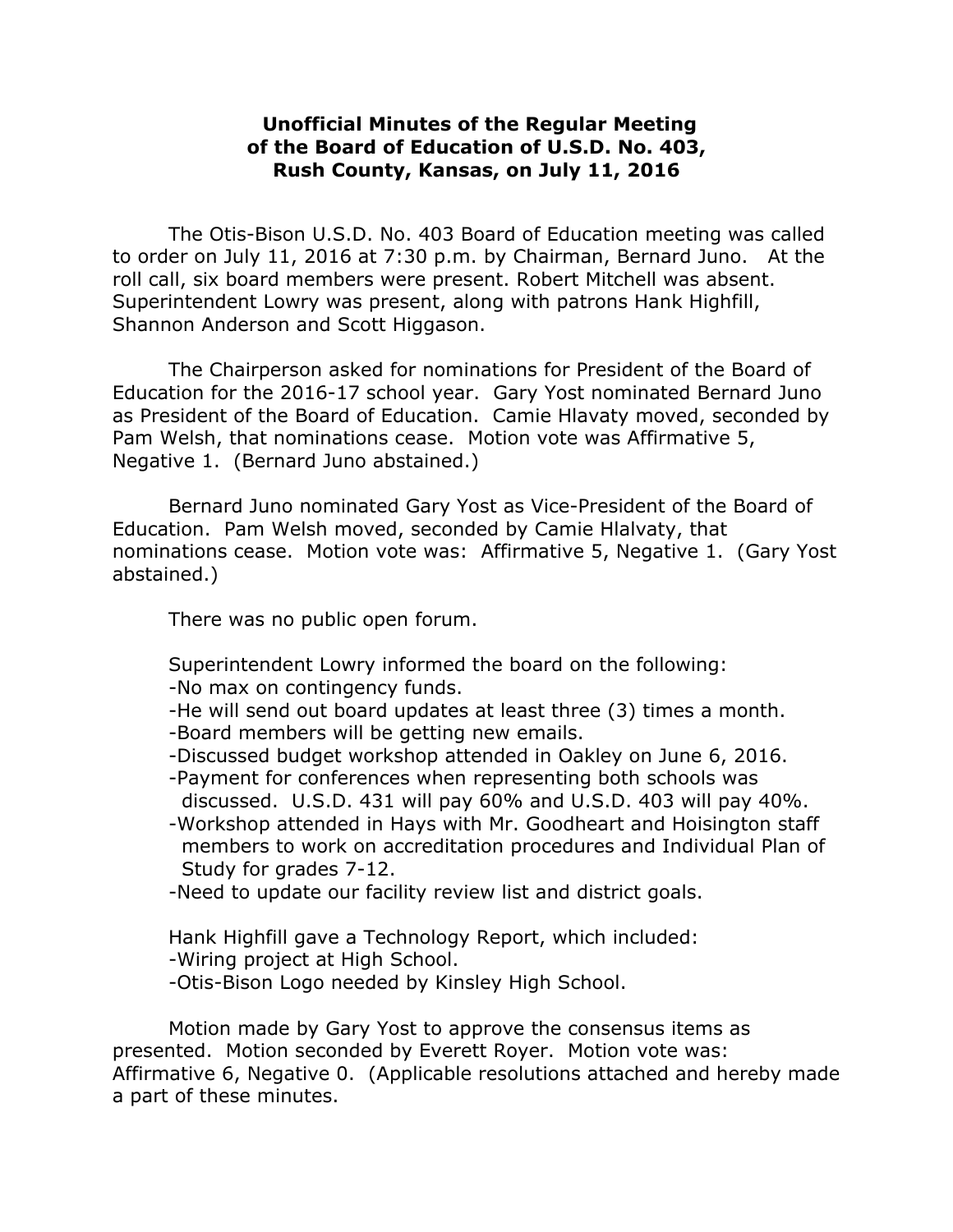Camie Hlavaty moved, seconded by Karen Maier, to approve the July 11, 2016 agenda as presented. Motion vote was: Affirmative 6, Negative 0.

Motion made by Karen Maier, seconded by Everett Royer, to approve the June 13, 2016 regular board meeting minutes and the June 29, 2016 special board meeting minutes. Motion vote was: Affirmative 6, Negative 0.

Gary Yost moved, seconded by Camie Hlavaty, to approve the treasurer's report, accounts payable, activity funds and petty cash fund as presented. Motion vote was: Affirmative 6, Negative 0.

Scott Higgason, Agency One, reviewed the insurance proposal for 2016-17 with the board. Motion made by Gary Yost, seconded by Camie Hlavaty, to accept the 2016-17 insurance bid from Agency One, with possible endorsements. Motion vote was: Affirmative 6, Negative 0.

Motion made by Karen Maier, seconded by Gary Yost, to approve the second reading of board policies EBC, GAAF, IDEA, JBE, JCDBB, JDDB and GARI. Motion vote was: Affirmative 6, Negative 0.

Karen Maier moved to approve the Jr./Sr. High Handbook as presented. Motion seconded by Gary Yost. Motion vote was: Affirmative 6, Negative 0.

Motion made by Gary Yost, seconded by Everett Royer, to approve the Elementary School Handbook as presented. Motion vote was: Affirmative 6, Negative 0.

Shannon Anderson discussed Southwinds Academy and the Southwinds Academy Handbook with the board.

Motion made by Gary Yost, seconded by Camie Hlavaty, to approve the Southwinds Academy Handbook as presented. Motion vote was: Affirmative 6, Negative 0.

Motion made by Everett Royer, seconded by Gary Yost, to approve the Bus Maintenance Contract with Crazy 8 Stop & Repair. Motion vote was: Affirmative 6, Negative 0.

Motion made by Everett Royer, seconded by Camie Hlavaty, to approve the purchase of sixty-five (65) iPad minis at a cost of \$30,835.00. Motion vote was: Affirmative 6, Negative 0.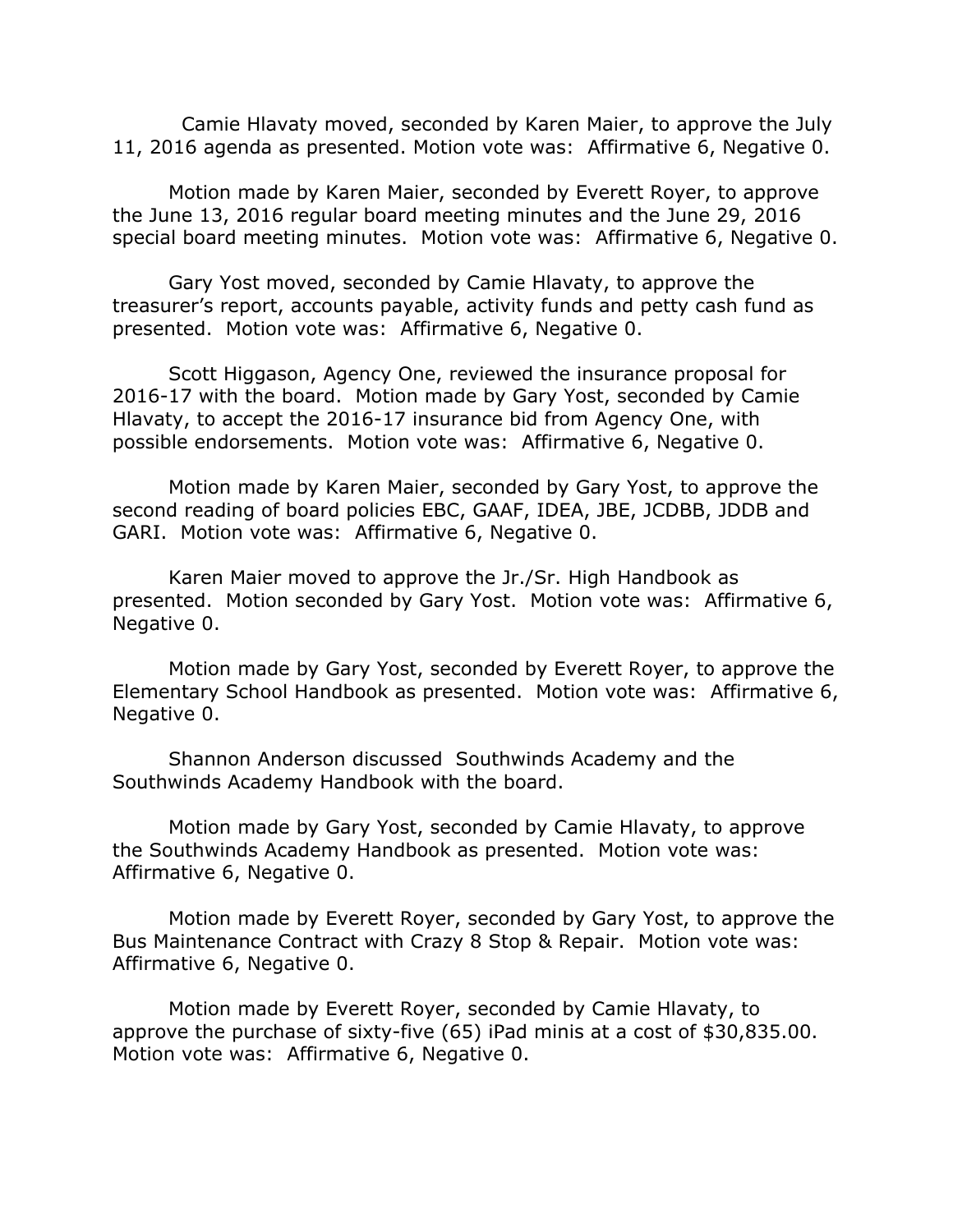Camie Hlavaty moved, seconded by Karen Maier, to approve the list of surplus equipment to be recycled or sold in a method to be determined at a later date. Motion vote was: Affirmative 6, Negative 0.

Camie Hlavaty moved, seconded by Gary Yost, to go into executive session for five (5) minutes with the board and Superintendent Lowry to discuss matters affecting students and to protect the privacy interests of the individual(s) to be discussed and that we return to open session in this room at 9:55 p.m. Motion vote was: Affirmative 6, Negative 0.

The meeting was resumed at 9:55 p.m.

Gary Yost moved, seconded by Karen Maier, to approve the out-ofdistrict applications as presented. Motion vote was: Affirmative 6, Negative 0. Applications approved were: Clade Anderson, Cora Anderson, Michael Bahr, Thomas Bahr, Sebastien Frost, Cecileaha Gagelman, Kegan Gawith, Thomas Gawith, Chase Harter, Jode McCallie, Marissa Pechanec, Kaitlyn Pechanec, Preston Ross, Travis Ross, Caitlyn Schilowsky, Jace Baalmann, Johannah Baalmann, Aimee Johnson and Anjoelina Johnson.

Everett Royer moved, seconded by Camie Hlavaty, to approve entering into a cooperative agreement with LaCrosse for J.H. football for the 2016 season. Motion vote was: Affirmative 6, Negative 0.

Camie Hlavaty moved, seconded by Karen Maier, to approve a special board meeting for consideration of the preliminary budget on July  $21<sup>st</sup>$  at 7:00 a.m. at the District Office. Motion vote was: Affirmative 6, Negative 0.

Motion made by Bernard Juno, seconded by Camie Hlavaty, to go into executive session for ten (10) minutes with the board and Superintendent Lowry to discuss personnel matters of nonelected personnel to protect the privacy interests of the individuals to be discussed and that we return to open session in this room at 10:15 p.m. Motion vote was: Affirmative 6, Negative 0.

The meeting was resumed at 10:15 p.m.

Motion made by Gary Yost, seconded by Pam Welsh, to contract Pam Stiles and Mary Rooney as School Health Nurses for the 2016-2017 school year with salary to be determined at a later date. Motion vote was: Affirmative 6, Negative 0.

Motion made by Everett Royer, seconded by Camie Hlavaty, to contract Mark Goodheart as PreK-12 Principal for the 2016-2017 school year with